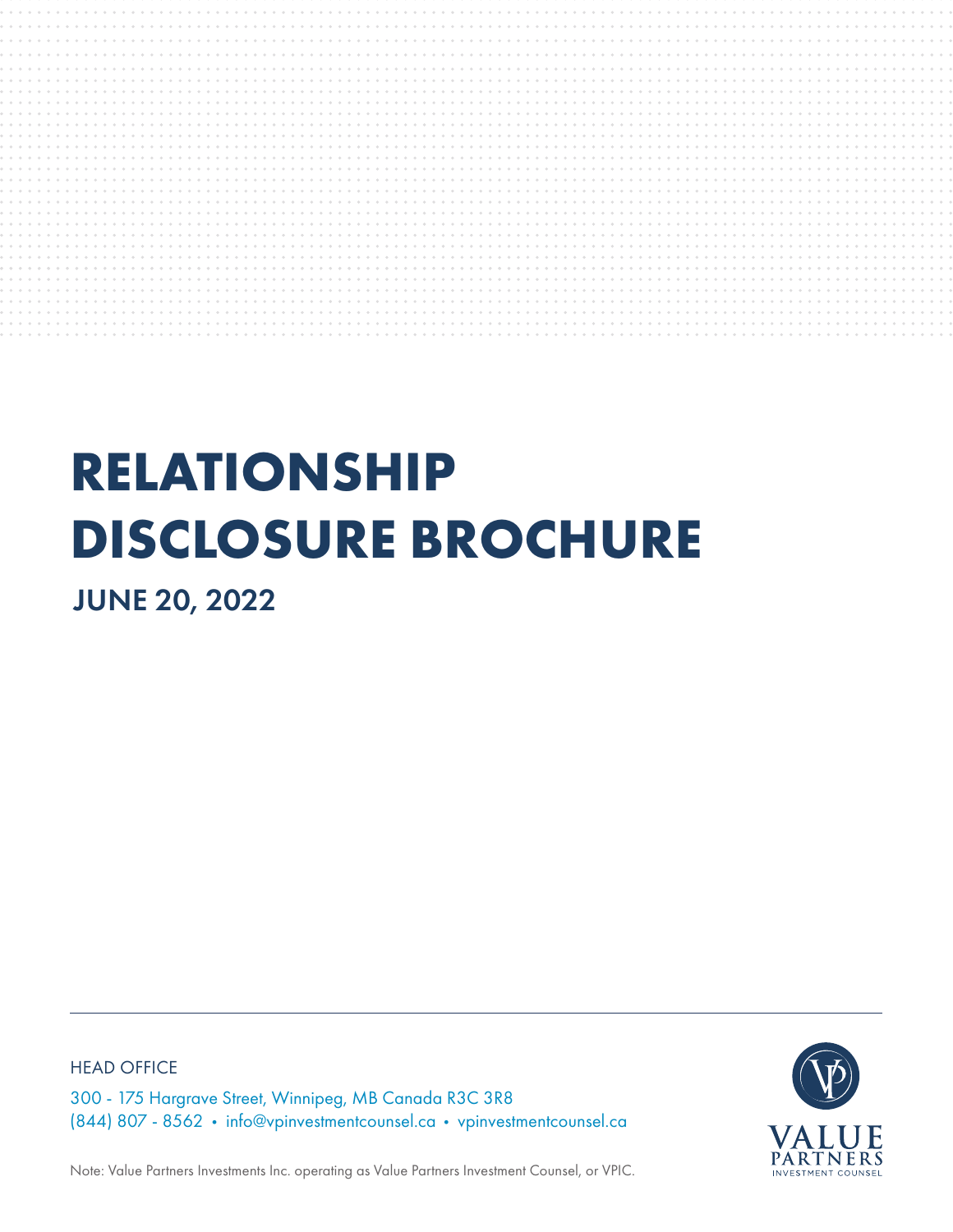# 1. INTRODUCTION

In this document, we provide important information regarding the relationship between Value Partners Investment Counsel and our clients. Any phrase using the terms "we", "us", or "our" refer to Value Partners Investment Counsel (VPIC), an operating division of Value Partners Investments Inc. (VPII). When we refer to "you" or "your", we are referring to you as the holder or joint holder of an account managed by us on a discretionary basis and, when applicable, anyone authorized to give instructions in respect of an account.

# 2. NATURE OF YOUR ACCOUNT WITH VPIC

We will provide portfolio management services in respect of your securities and/or cash under our management (the "Portfolio") on the following basis:

- 1. VPIC is registered as a Portfolio Manager, Exempt Market Dealer and Investment Fund Manager with the Manitoba Securities Commission as its principal regulator. VPIC, through its registered advising representatives, client relationship managers or associate advising representatives, is providing its services under this Agreement in its capacity as a Portfolio Manager. We have an obligation at all times to assess whether a purchase or sale of a security in the Portfolio is suitable for you, and puts your interests first, prior to executing a transaction on your behalf. For clarity, advising representatives, client relationship managers and associate advising representatives are permitted to carry out the following activities on behalf of VPIC:
	- Advising representatives are registered individuals who are permitted to design asset mixes best suited to you as well as analyze and select individual securities for your portfolio on a discretionary basis.
	- Client relationship managers are registered individuals who are permitted to design asset mixes best suited to you but are not permitted to analyze and select individual securities for your portfolio on a discretionary basis. These individuals utilize investment pools, equity mandates and model portfolios that are available to clients at VPIC.
	- Associate advising representatives are registered individuals who are permitted to design asset mixes best suited to you as well as analyze and select individual securities for your portfolio on a discretionary basis. Associate advising representatives provide advice under the supervision of an advising representative or a client relationship manager based on the permitted activities noted above.
- 2. We will review your personal and financial circumstances, your investment needs and objectives, your investment knowledge and risk tolerance, and your investment time horizon. Based upon the information provided by you (the "Client Information"), we will gain an understanding of your investment profile and your objectives in respect of the Portfolio. Pending review of the Client Information, assets deposited into the Portfolio may be invested in short term investments, provided that we may cause such assets to be invested in such other investments as we may determine to be appropriate, in our discretion. Upon completion of our review of your information, we will proceed to implement your investment plan unless you have otherwise instructed us in writing. The specific risks relative to you will be outlined in your Investment Policy Statement;
- 3. You will enter into a Portfolio Management Agreement ("PMA") with us which will allow us to provide discretionary advice as to the investments in your Portfolio on the basis of your individual needs, which advice shall be given at such time and with such frequency as VPIC may consider appropriate, is suitable for you and places your interests first;
- 4. We will arrange for the effecting of trades of securities for the Portfolio, on your behalf, on the basis of the advice provided by us;
- 5. We will exercise the care and skill expected of a prudent portfolio manager, and shall exercise our powers and duties in good faith and in accordance with our best judgment, and place your interests first.

# 3. CUSTODIAN INFORMATION

Your assets are held in Canada in a fully disclosed, segregated account at Credential Qtrade Securities Inc. ("CQSI" or "the Custodian"), operating as CQ Correspondent Partners ("CQCP"), which is a wholly owned subsidiary of Aviso Wealth Inc ("Aviso"). Aviso is a wholly owned subsidiary of Aviso Wealth LP, which in turn is owned 50% by Desjardins Financial Holding Inc. and 50% by a limited partnership owned by five Provincial Credit Union Centrals and The CUMIS Group Limited. CQSI's offices are located at 700 1111 West Georgia Street, Vancouver, British Columbia, V6E 4T6. CQSI is a member of and regulated by the Investment Industry Regulatory Organization of Canada ("IIROC"). CQSI is a qualified Canadian Custodian under applicable securities laws. CQSI and Aviso are independent of VPIC. The assets in your CQCP account are never co-mingled with other clients' assets. CQSI is a member of the Canadian Investor Protection Fund ("CIPF"). CIPF, subject to conditions and limits, safeguards your assets from the insolvency or bankruptcy of an IIROC member firm. You can find more information regarding CIPF at https://www.cipf.ca/.

Your assets are subject to a risk of loss: (i) if CQSI becomes bankrupt or insolvent and CIPF coverage is insufficient to safeguard all your assets held by CQSI; (ii) if there is a prolonged and/or unrecoverable breakdown in CQSI's information technology systems; and, (iii) due to the

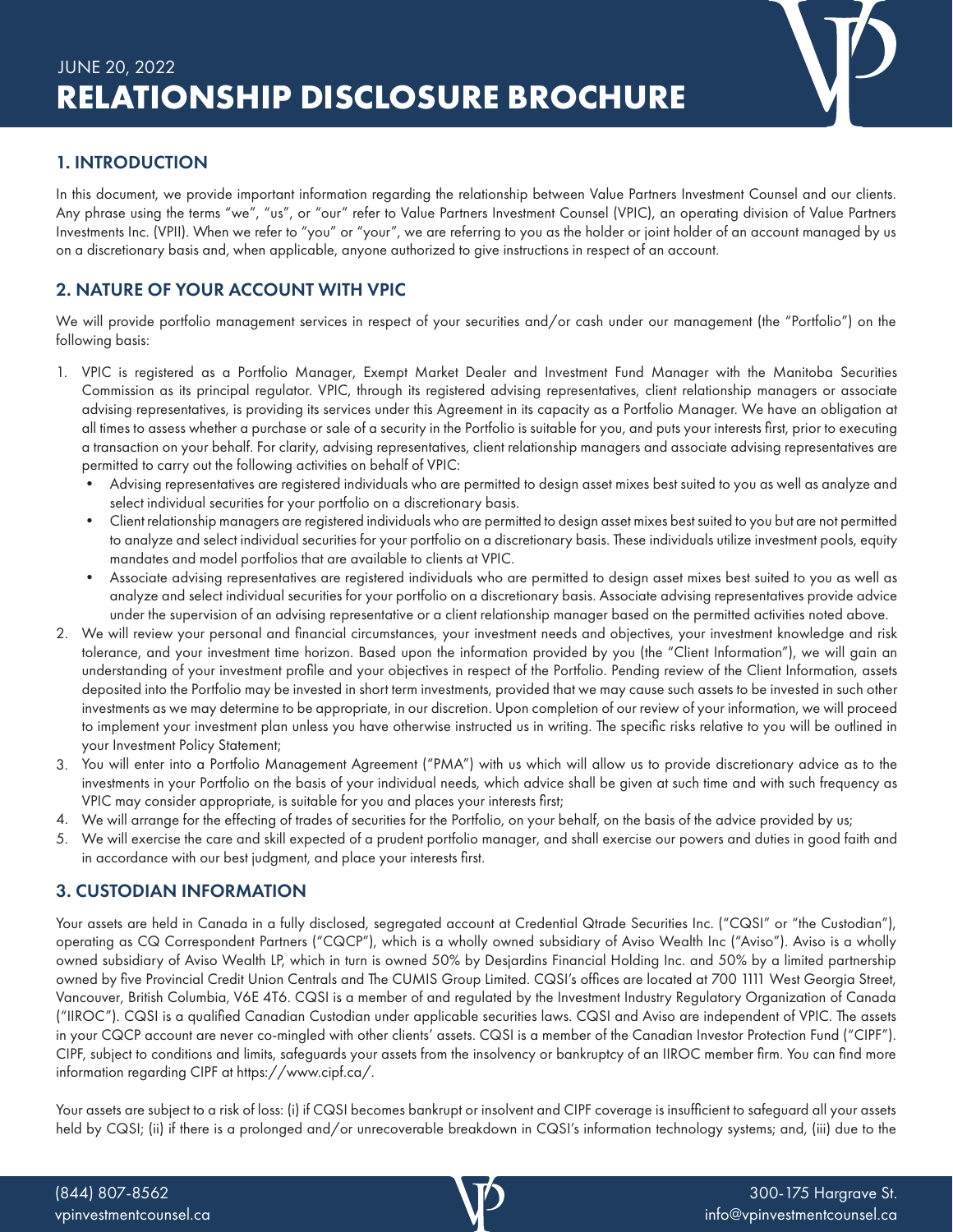

We will request that the Custodian send regular statements of the account holdings and transactions to you. Transactions detailed in these statements will be deemed to have been approved by you unless notification is given within sixty days of the statement date, pursuant to CQSI's standard statement language.

# 4. INVESTING IN SECURITIES OF RELATED FUNDS

Assets in your account may be invested from time to time in investment pools, which are managed by VPII and which are related and/ or connected issuers to VPII (the "Pools"). The Pools may not be transferable. Should your agreement with us be terminated, the Pools may have to be sold as they may not be transferable to another financial institution. Should this occur you may incur losses or have to pay tax on capital gains that would otherwise not be incurred.

### 5. FAIRNESS IN ALLOCATION

We confirm that in the event that securities are purchased for the accounts of more than one client (a 'block trade') and an insufficient number of securities are available to satisfy the purchase order, the securities available will be allocated to the extent possible pro rata to the size of the clients' accounts taking into consideration each client's information.

# 6. COMMISSIONS AND SOFT DOLLARS

We decide which dealers are allocated brokerage business based on the quality of research received, competitive commission costs and their ability to execute trades. We pay select dealers a gross commission to affect a transaction with the understanding that the dealer will pay themselves a commission and may apply the balance (i.e. soft dollars) towards research and order execution goods and services provided by the dealer or a third party. The research and order execution services include analyses and reports regarding various subject matter relating to investments (including portfolio strategy, economic analysis, and statistical data about capital markets and securities), trading software, market data as well as databases and software that support these goods and services. Dealers and other third parties may provide the same or similar goods and services in the future. The names of such dealers and other third parties are available upon request

# 7. NON-EXCLUSIVITY OF SERVICES

Our services are not exclusive. You agree that we may give advice and take action with respect to any of our other clients which may differ from advice given to you or the timing or nature of action taken with respect to your account.

# 8. CONFLICTS OF INTEREST

From time to time we may be involved in matters where our interests are conflicted to your interests. We have developed policies and procedures in order to identify conflict and potential material conflict of interest matters. Once a conflict has been identified we have developed guidelines that involve taking steps to remove the conflict, or, if not possible, to take steps to minimize the impact of the conflict and provide appropriate disclosure to all affected parties. Our Conflicts of Interest Disclosure Statement can be accessed here: https://vpicounsel.blob.core.windows. net/documents/VPIC-Conflicts-of-Interest---June-30-2021-v2.pdf

# 9. CONSIDERATION OF RISK IN YOUR PORTFOLIO

We are required to establish your risk profile. Your risk profile involves understanding your willingness to accept risk (your risk tolerance) and your ability to withstand potential financial loss (your risk capacity). Through the creation of VPIC's Investment Policy Statement for you, we gather information concerning your risk tolerance and we assess your risk capacity by gaining an understanding of your personal and financial circumstances, investment needs and objectives and investment time horizon. Combined together, your risk tolerance and risk capacity make up your overall risk profile that is then established for you.

#### 10. USE OF BENCHMARKS

Benchmarks provide investors with a means of measuring the relative performance of their portfolio against a standardized or "benchmark" portfolio over a prescribed period of time. Although a singular benchmark may be used (i.e., a broad stock market or bond index), a blend

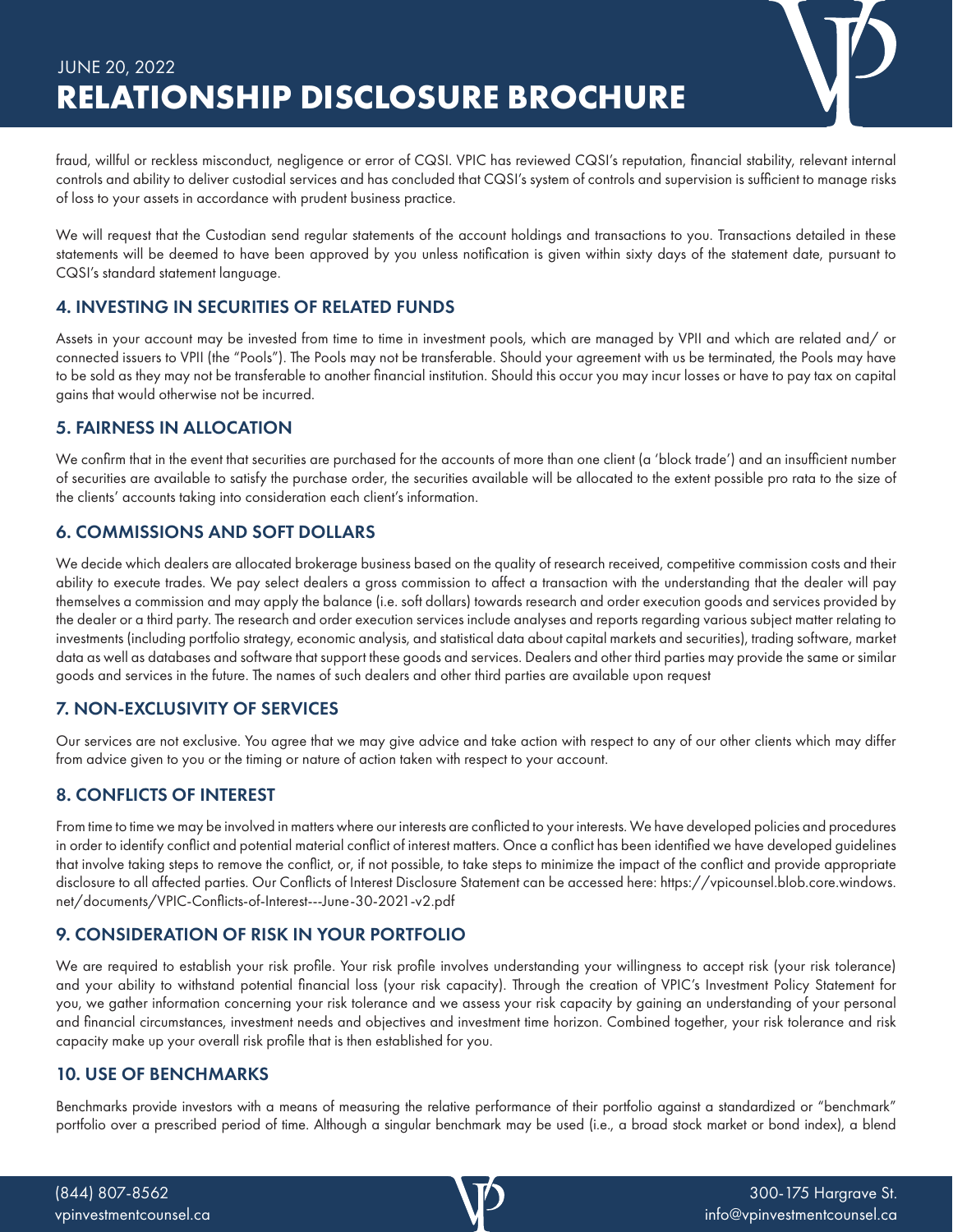

# 11. FEES

#### 11.1 FEES FOR MANAGEMENT SERVICES

In consideration of the services to be rendered by VPIC, you will pay or cause to be paid to VPIC a Management Fee, plus any applicable taxes, including GST or HST, calculated and payable monthly in arrears. The Management Fee will be calculated either:

- 1. In accordance with the attached Fee Schedule "A" to your PMA, which may be amended by VPIC upon ninety (90) days written notice to you; or
- 2. In accordance with any applicable addendum, as you and VPIC may agree.
- 3. You have directed and authorized the Management Fees payable to VPIC to be withdrawn, when due, from the Account or from any other account in respect of which you and VPIC have entered into a PMA.

#### 11.2 FEES FOR OTHER SERVICES

In consideration of services to be rendered by CQSI, you pay or cause to be paid to CQSI certain charges, which are outlined in Fee Schedule "A" of PMA.

#### 11.3 IMPACT OF FEES ON INVESTMENT RETURNS

Ongoing fees can reduce the value of your investment portfolio. This is particularly true over time, because not only is your investment balance reduced by the fee, but you also lose any return you would have earned on that fee. Over time, even ongoing fees that are small can have an impact on the value of your investment portfolio.

#### 12. VPIC REPORTING

We will provide you with an account statement (the "Quarterly Statement") following each calendar quarter which will contain the name, quantity and total market value of each security held in your account(s), along with the total market value of all cash and securities held in your account(s). You may request to receive your statements monthly. We will also provide you with an annual statement regarding the amount of compensation we receive and the performance in your account (the "Annual Statement"). You have agreed to receive your Quarterly Statements and the Annual Statement, and any other documents, by electronic delivery. You agree to the receipt of consolidated client statements, including on a household basis, to the extent provided by securities requirements.

#### 13. LEVERAGING/BORROWING TO INVEST

Using borrowed money to finance the purchase of securities involves greater risk than a purchase using cash resources only. If you choose to borrow money to purchase securities, it is your responsibility to repay the loan with interest, as required by the terms of the loan, even if the value of the securities purchased declines.

#### 14. DISPUTE RESOLUTION

If you have a complaint or concern regarding VPIC's services, you can forward these to the VPIC's Chief Compliance Officer. We will provide an initial response within 5 days of receipt and will provide you with a final decision or proposed resolution within 90 days of receipt. If you are not satisfied with our decision or proposed resolution, we will advise you about your eligibility for the independent dispute resolution service offered by OBSI and the steps that you must take in order for OBSI to be made available to you. OBSI may be contacted by email at ombudsman@obsi.ca or by telephone at 1-888-451-4519. OBSI works confidentially, in an informal manner and a lawyer is not required. OBSI will investigate your matter and may interview the Client and representatives of VPIC. VPIC will cooperate with OBSI's investigations. OBSI will then provide its recommendation which is not binding on VPIC. For more information regarding OBSI, please view the OBSI website at www.obsi.ca.

#### 15. TRUSTED CONTACT PERSON AND TEMPORARY HOLDS

#### 15.1 TRUSTED CONTACT PERSON

By choosing to provide information about a trusted contact person, you authorize us to contact the trusted contact person and disclose information about your accounts to that person in the following circumstances:

1. A possible financial exploitation of yourself;